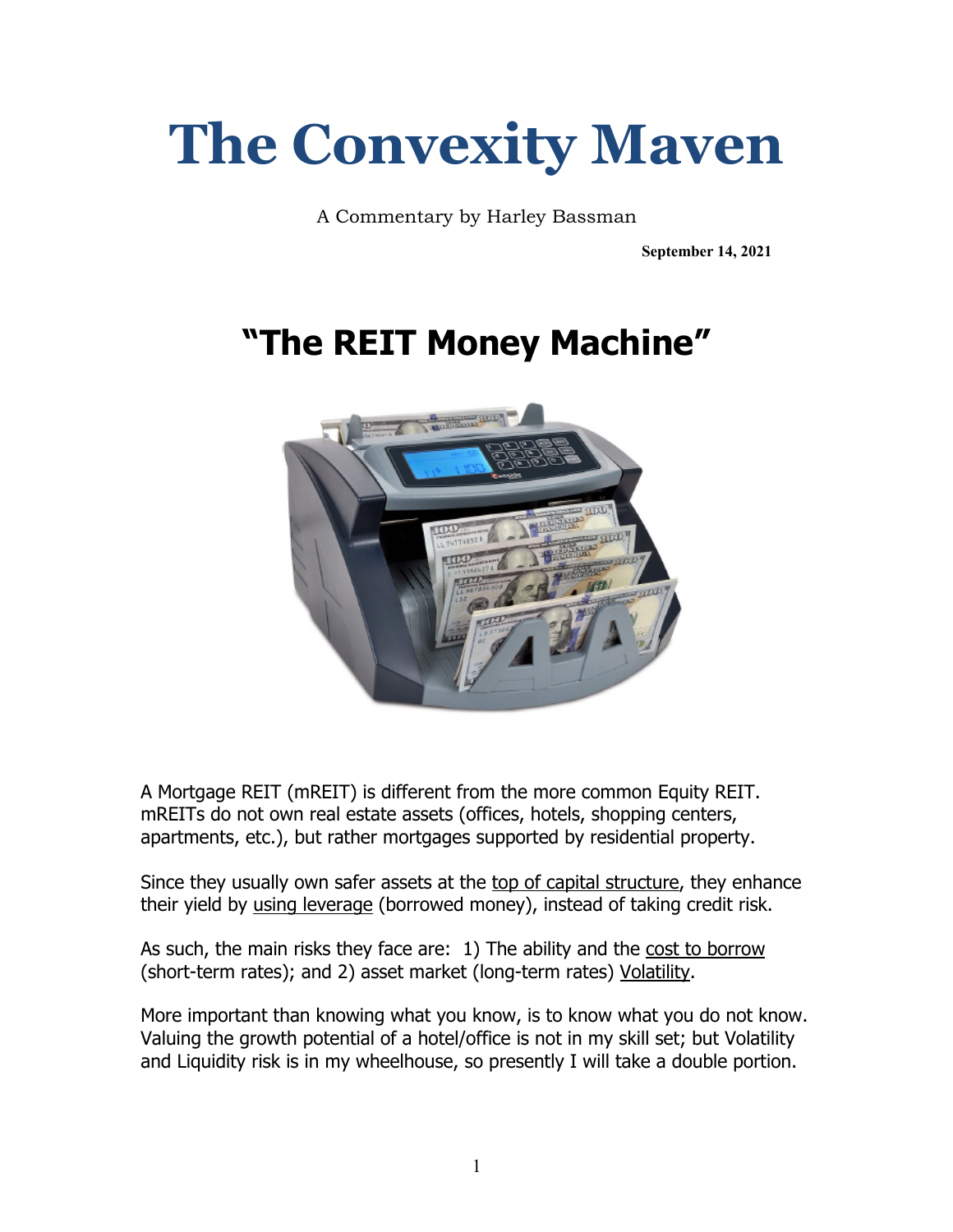Both risks exploded in March 2020 as fears of an uncontrollable pandemic caused lenders to reduce their available credit lines and increase the cost to borrow. The coup de grace was vicious Volatility that forced margin call liquidations.

Could this occur again, of course; but with a cashflow yield of nearly 9% and a somnambulant FED, I prefer leveraging highly-rated assets instead of owning bottom of the capital structure -persimmon line- Junk bonds at less than 4.0%.



Moreover, there is almost no cushion for an increase in defaults with the spread to Treasuries -munsell line- near a record tight.

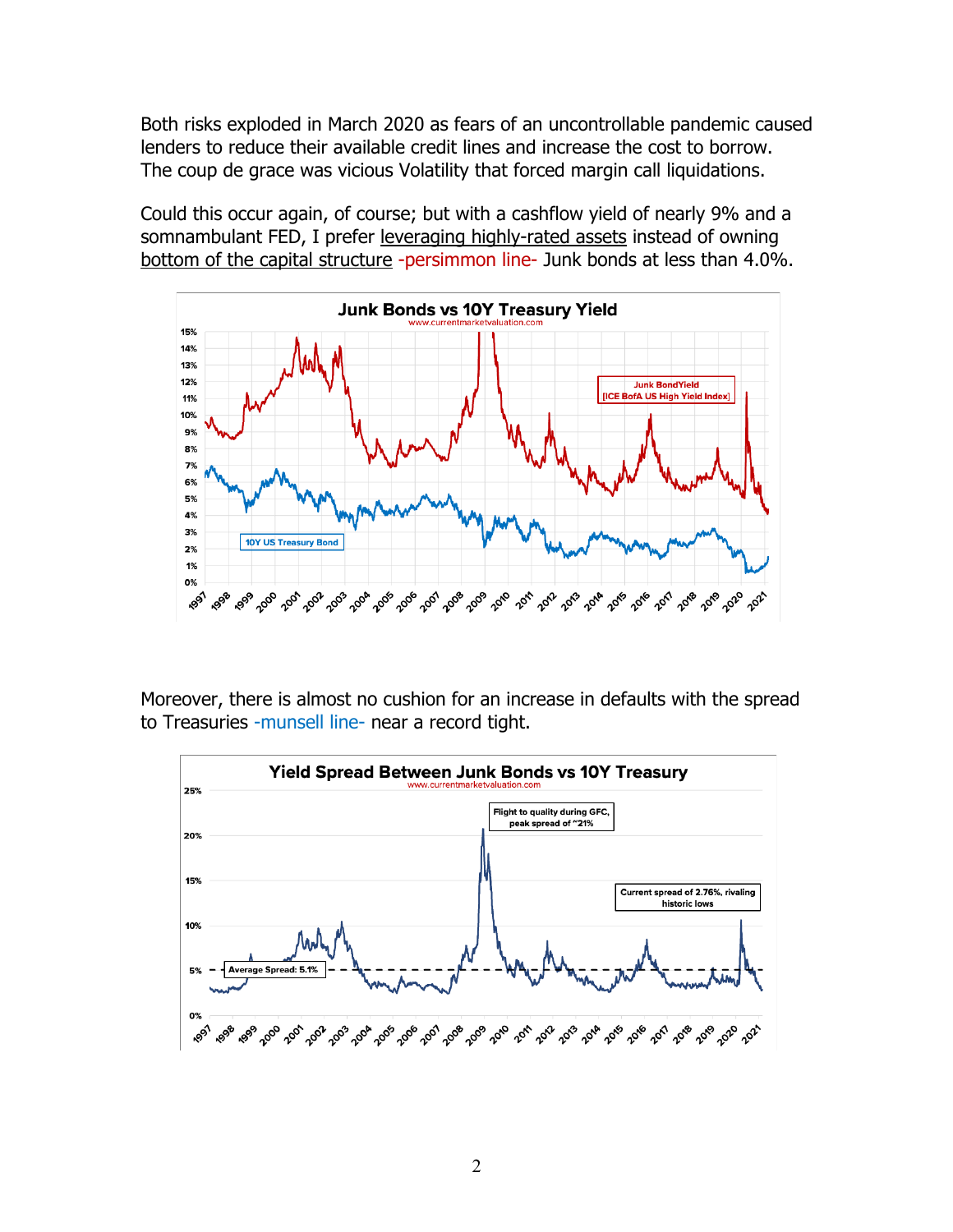To be fair, Mortgage-backed Securities (MBS) too are not a value proposition. I often refer to the -cerise line- spread between the Constant Maturity Mortgage rate (CMM) and the Constant Maturity Swap rate (CMS) as the benchmark for MBS valuation. Near a 50bps spread, it is still one standard deviation rich to its "forever" average of 74bps.



The contrast is that a widening of the MBS spread will create a mark-to-market loss in Book Value that can be earned back over time, whereas defaults on Junk bonds create a permanent loss of principal.

#### **The Generic Profile of a Mortgage REIT**

Let's build a simple Mortgage REIT to understand the math, and then slowly add in the real-world complications.

Starting Capital  $=$  \$10,000,000

Borrow \$70mm to purchase a total of \$80mm FN 2.0% MBS bonds at 101.38 to yield about 1.80%. (I say "about" because the stated yield of a MBS bond depends upon a few assumptions I will not detail here.)

Again, for reasons I will not detail, one can currently borrow funds to buy FN 2% MBS bonds at an annual interest rate of -0.32%. Yes, that's a negative annual interest rate.

After accounting for the coupon interest, the borrowing costs, and principal cashflows from an amortizing mortgage, one nets \$1875 per month per million. That's \$150,000 per month for the \$80mm MBS bonds.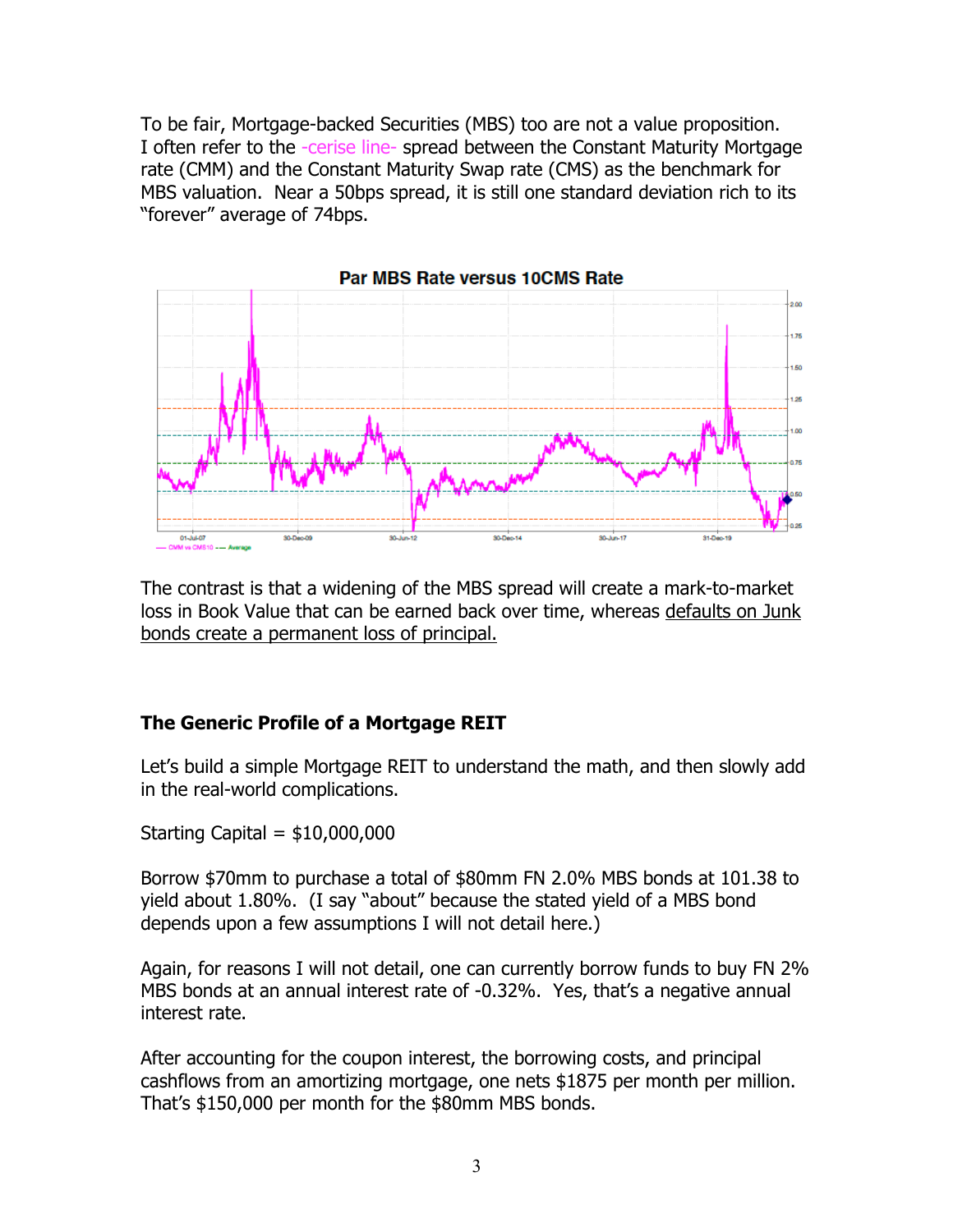To hedge the interest rate risk of MBS bonds, one can sell (short) some number of US Treasury bonds (UST). Thus, if rates rise and the price of the MBS bonds declines, there will be an offsetting gain from the short UST position.

As I will detail soon, at this rate level one needs to sell (short) a ratio of 60% of 10yr USTs; in this case 60% of \$80mm is \$48mm at 99.47 to yield 1.31%.

The "Repo" market (short for Repurchase) is the overnight lending and borrowing market for USTs. Repo is perhaps the largest market on the planet, and is shockingly unheralded despite it being the core plumbing of our financial system. Clogs in this plumbing caused the FED to panic in September 2019 and March 2020 and offer unlimited funds to liquify the entire system.

#### [For more on Repo, I would direct you to Zoltan Pozsar, the undisputed expert at Credit Suisse, as well as Jeffrey Snider's classroom at Alhambra Investments.]

Presently, one can "borrow" 10yr USTs via Repo at about 5bps (0.05%); when all the cash flows are accounted, it costs \$1,015 per million, or \$48,720 to carry a short position of \$48mm for one month.

Netting the above, a duration (interest rate) hedged position of Government guaranteed MBS leveraged 8 to 1 will produce \$101,280 per month, or \$1,215,360 per year. On the \$10mm of invested capital, that is a 12.15% annual return. If this sounds too good to be true in a near zero percent interest rate environment, it is. Let's see why...

One unaccounted cost is the "roll down" of the 10yr UST. The security we sold (shorted) is presently a full ten-year bond, but in one year's time it will be a nine-year bond. With the Yield Curve positively sloped, a nine-year bond now yields 6bp less than a ten-year bond (1.25% vs 1.31%).

This will create about a half point mark to market loss on the UST, or \$5,000 per million. Applied to the total \$48mm position, that will reduce the annual return by \$240,000 and clip the total return to \$975,360, or a 9.75% return on capital.

Since managers of such a venture will not do this for free, a second unaccounted cost is the Administration Fee, so we need to subtract another 1%.

It must be said that earning 8.75%, after fees with NO CREDIT RISK on the underlying assets, is rather incredible in a zero percent environment.

But of course you know there is no free lunch, the massive elephant in the corner is my old friend – negative Convexity. This is real risk that must be managed in a mortgage REIT; and is the source of the above market income.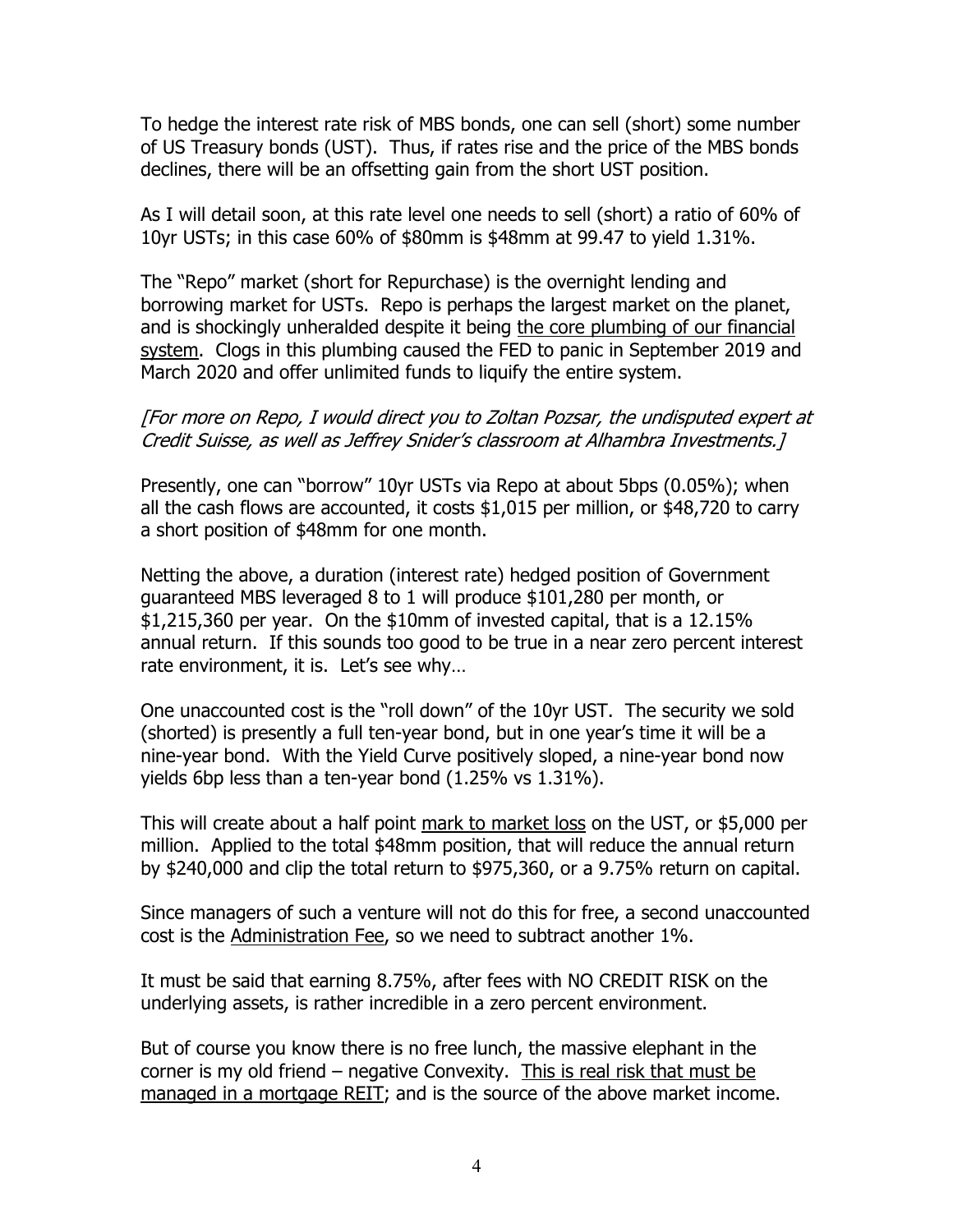### **MBS Convexity**

Ginnie, Fannie and Freddie mortgage bonds are all (effectively) guaranteed by the US Government. The only reason they trade to a higher yield than a UST is that they are **negatively convex**. In a nutshell, this means they go down in price faster than they rise given equal changes in interest rates.

Using the bonds above, their prices change by the -pistachio digits- if rates decline by 50bps, and the -rufous digits- for a 50bp increase in rates. Notice the MBS price declines faster than it rises, for a  $-$  tangelo digits- convexity of  $-0.70$ . In contrast, the UST has the opposite profile with a positive convexity of  $+0.37$ .

The -capri digits- span a 100bps rate change that is known as Duration, and the relative relationship -sangria digits- is the hedge ratio. This is the source of the 60% ratio used for our REIT construction.



I will spare you the math, but if you apply the above prices to the portfolio constructed prior, a  $+/-50$ bp change in rates, unadjusted, will create a loss of about \$370,000, which will reduce the total economic return to about 6.00%.

And because the negative convexity of the MBS is not stable (it will increase with a more substantial change in interest rates), a 100bp move might well wipe out all profits from the portfolio.

Despite pronouncement from the FED, the managers of these REITs do not trust that rates will be unchanged forever; so they control the risk by adjusting the hedge ratio, sometimes by model but more often by instinct (aka, tossing darts).

REIT risk managers will "hedge by hand" via selling as prices decline and buying as prices rise to contain this vibrating interest rate risk. But the cold reality is that no one can consistently predict the direction and velocity of longer-term interest rates, even the most experienced investors.

As such, the managers of these REITs often engage in option trading to "buy back" some of the negative Convexity of MBS bonds.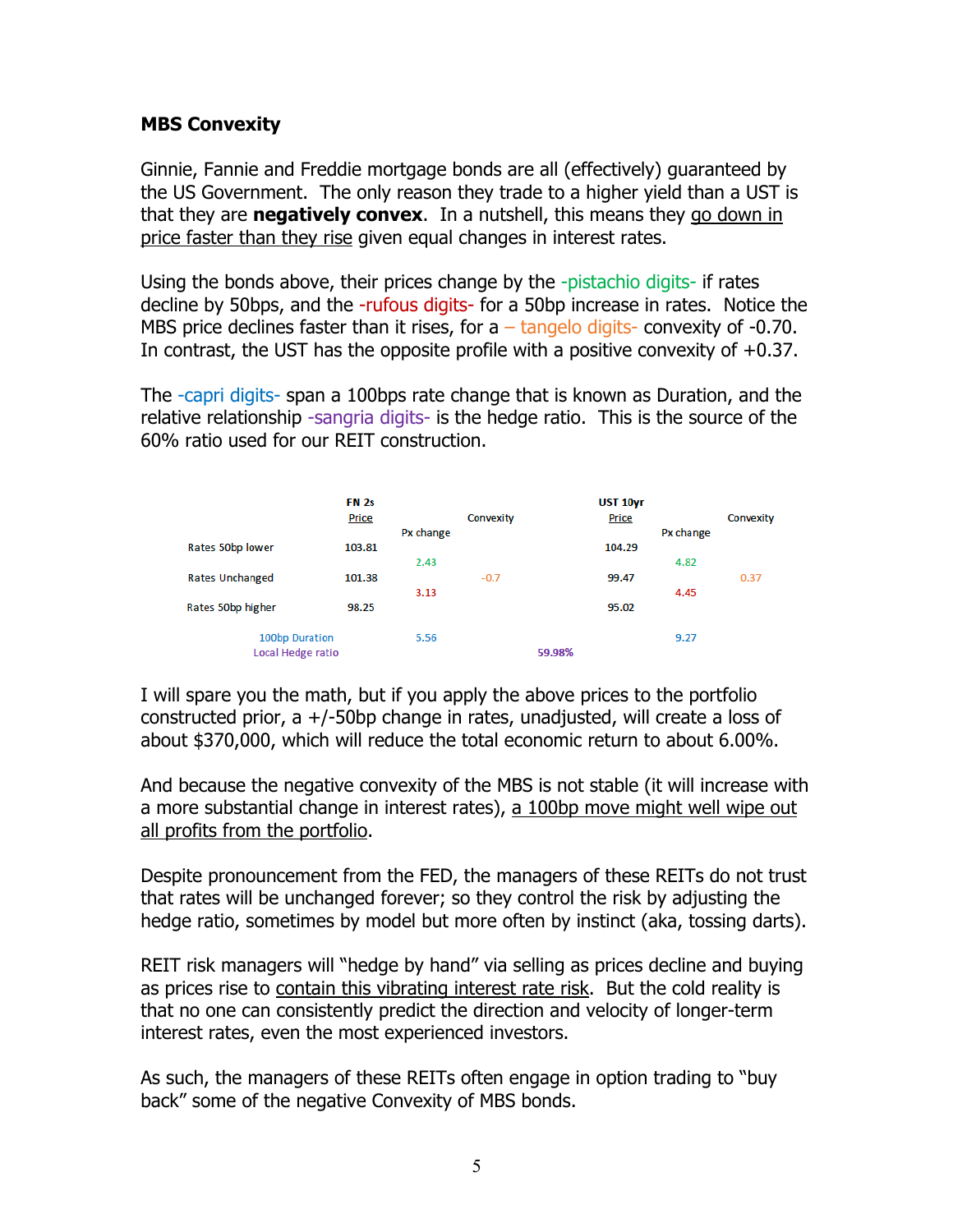As a reminder, the Convexity in a MBS bond is sourced from the borrower's (homeowner's) ability to payoff (prepay) their mortgage at any time, with no costs or fees. Thus, the bondholder (buyer of the MBS) does not know if they own a one-month or a thirty-year security.

This creates two different types of negative optionality. From a modeling standpoint, MBS bonds are short the Volatility (vega) of a three-year expiry option. This is demonstrated by the coincidence between the -taffy line- CMM vs CMS spread versus the -neon line- level of Implied Volatility.

One might note the recent and anomalous "wiggle" where Volatility rose, yet MBS spreads tightened; this was a result of the FED's MBS buying program during last Spring's short-lived rate rise.



However, the greater risk is the pure Convexity (gamma) of an asymmetric return profile which is better hedged by short-dated (one- to three-month expiry) options. Their cost can be measured by the -denim line- MOVE Index, which is now relatively inexpensive but still carries a heavy time-decay (theta) cost.

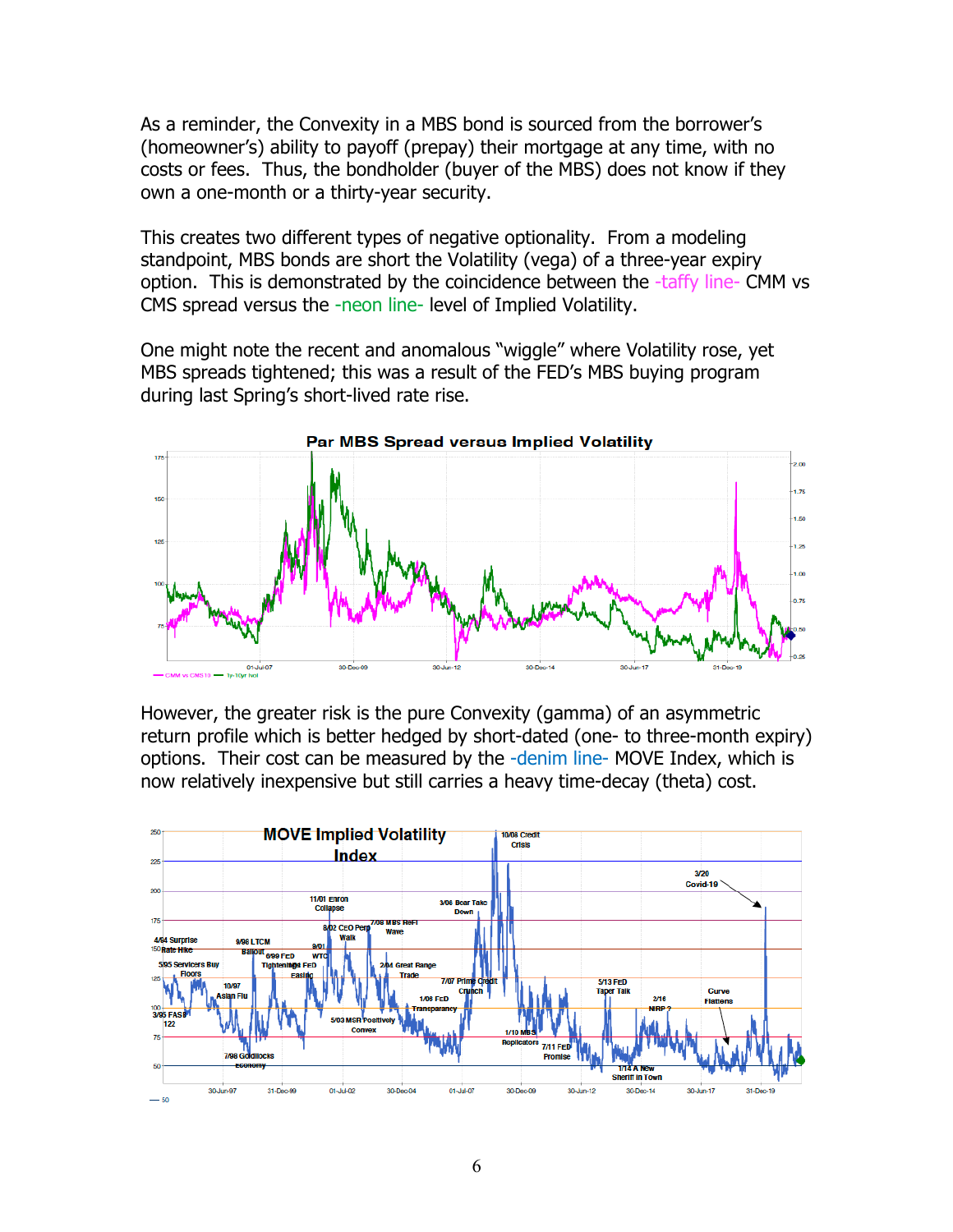The math required to analyze a "full option hedge" is beyond the scope of this Commentary, but trust me to say that buying back most of the negative Convexity would ballpark cost this portfolio \$275,000 to \$350,000 per year.

## **Where the rubber meets the road**

Depending upon their view, REIT managers will use a combination of hedging by hand and buying short- and long-dated options, but these risk mitigation tools can be expensed in ways that are not always transparent.

In theory, the purchase of an option is a direct offset to the yield enhancing negative Convexity embedded into an MBS. As such, the time decay (theta) should be counted as a reduction of income.

In contrast, hedging by hand via the buying and selling of various securities will create trading losses that will reduce the Book Value. This thought might ring a bell as to how to account for the "roll down" cost described a few pages prior.

As such, when looking at a Mortgage REIT, one needs to be mindful of both the stated cash flow payout (dividend) as well as the Book Value since, as noted, the hedging costs will show up as a reduction on the balance sheet.

Below is the (ever declining) Book Value for two classic Mortgage REITs, and by "classic" I mean they primarily invest only in US supported MBS and hedge primarily with standard rate products (USTs, Swaps, Futures, and Options).



To be clear, this should not be taken as a negative comment, but rather "full disclosure" to help you fully analyze the value proposition of a REIT.

For much of the past decade, some REITs have had a cashflow yield of 12%, so even an annual 5% Book Value reduction still leaves the investor with a net Economic Return near 7%, not too shabby for a no credit risk bond investment.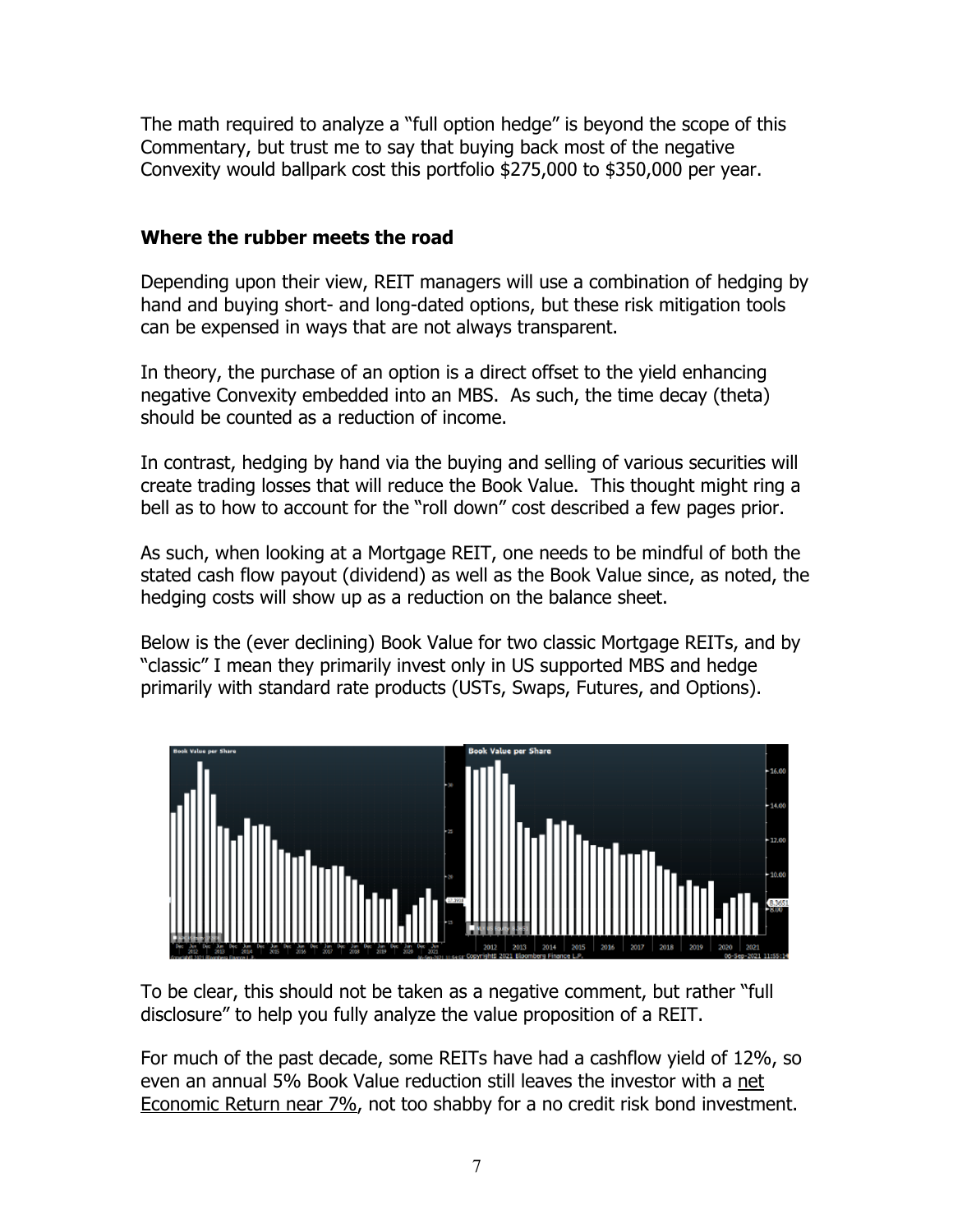### **Closing Comments**

The FED has purposefully emptied its quiver of policy arrows to reduce the Yield and Volatility of assets to encourage "animal spirits" to increase employment and lift wages to thus grow the economy and stoke the fires of inflation.

Looking down from 30,000 feet, I would say I agree with their goals; my quibbles have always been a bit more nuanced.

As detailed in my "Open Letter to the FED" – July 25, 2021, I think it would be good public policy to let the Yield Curve steepen by migrating their \$120bn a month purchase program from MBS and TIPs to shorter-dated UST securities.

I do not think the FED will increase their benchmark rate, presently near zero, anytime soon; nor do I think they will "taper" their purchases cold turkey.

The primary risks to a Mortgage REIT are:

- 1) Higher short-term Rates;
- 2) Flatter Yield Curve;
- 3) Increasing interest rate Volatility.

I think the FED will mitigate all of three of these risks. The lurking danger is that the current elevated inflation rate is not a "transitory base effect", but rather the real deal that violently increases interest rates.

Thus, my personal account is chocked full of various Mortgage REITs (both classic and hybrid), BDCs, and CEFs that kick off a yield of roughly 8%, but is fully covered by the **Simplify Interest Rate Hedge Strategy**.

(See "*Helicopter Defense"* – May 11, 2021, and "Fire Insurance" – June 8, 2021, at ConvexityMaven.com)

Remember: For most investments, sizing is more important than entry level.

Harley S. Bassman September 14, 2021

Follow me on Twitter: **@ConvexityMaven** Your comments are always welcome at: harley@bassman.net